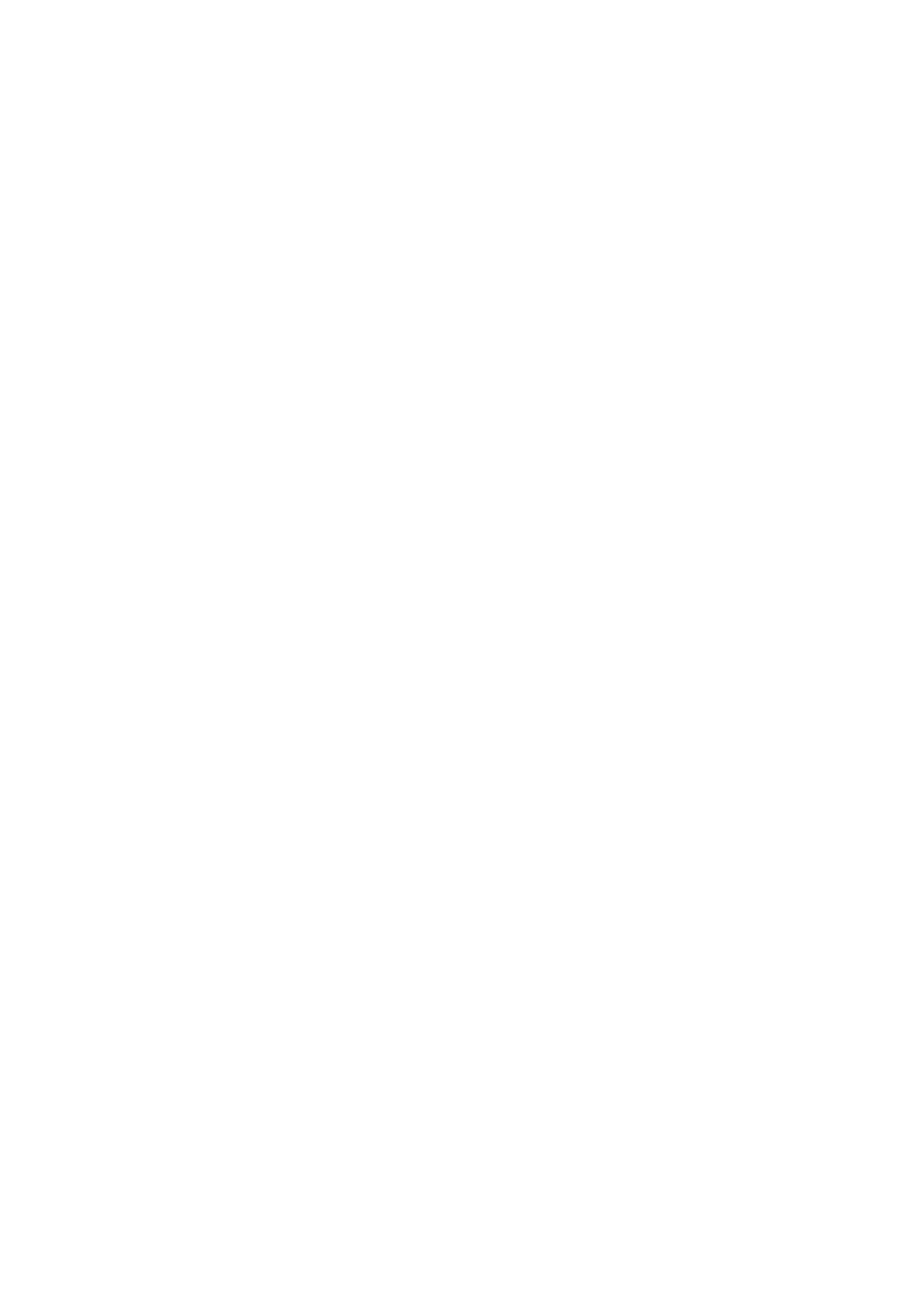*I certify that this public bill, which originated in the Legislative Assembly, has finally passed the Legislative Council and the Legislative Assembly of New South Wales.*

> *Clerk of the Legislative Assembly. Legislative Assembly, Sydney, , 2011*



New South Wales

# **Gaming Machine Tax Amendment Bill 2011**

Act No , 2011

An Act to amend the *Gaming Machine Tax Act 2001* to make further provision in relation to gaming machine tax payable by registered clubs and the rebate available to those clubs for certain spending for community development and support; and for other purposes.

*I have examined this bill and find it to correspond in all respects with the bill as finally passed by both Houses.*

*Assistant Speaker of the Legislative Assembly.*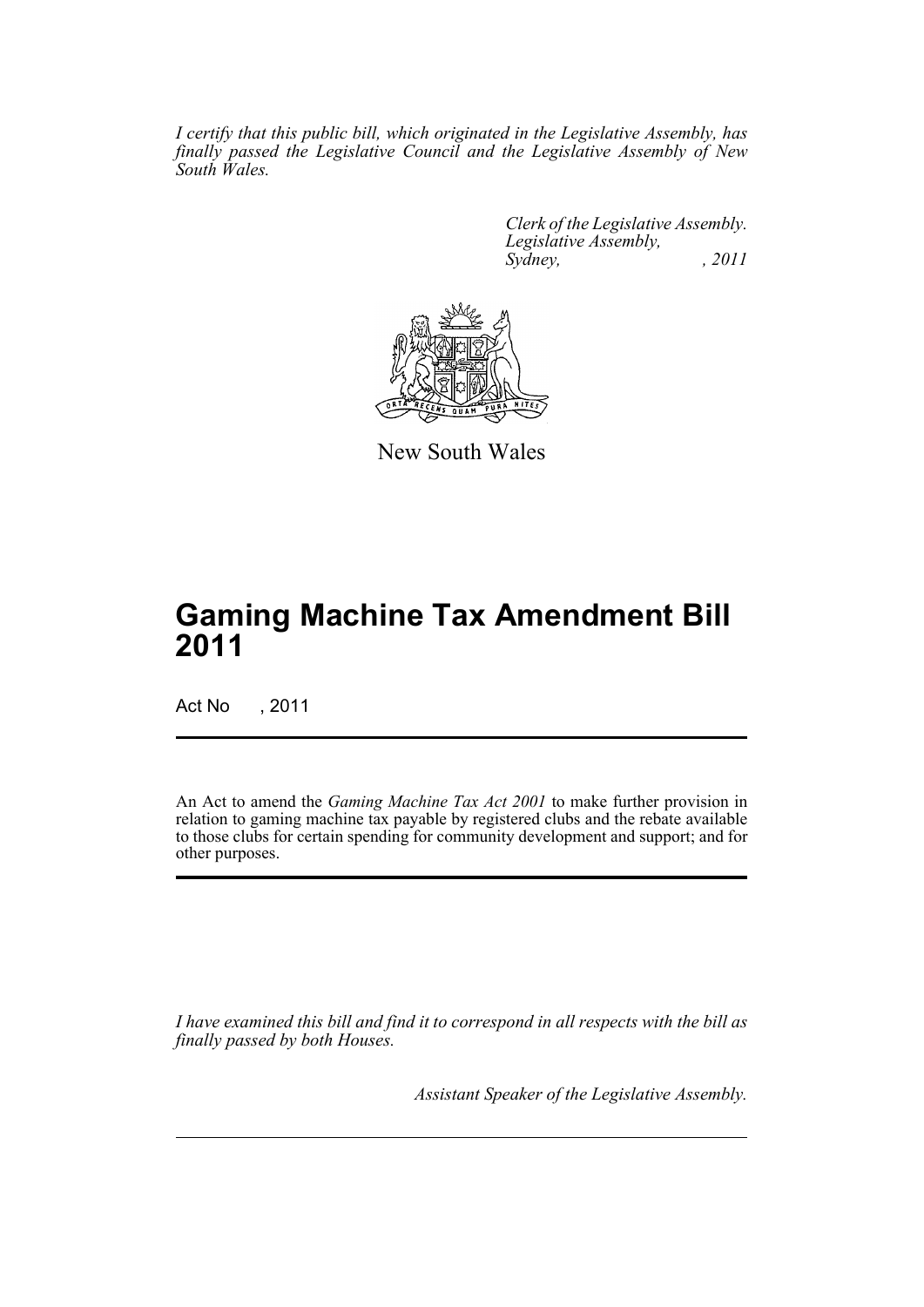# <span id="page-3-0"></span>**The Legislature of New South Wales enacts:**

# **1 Name of Act**

This Act is the *Gaming Machine Tax Amendment Act 2011*.

# <span id="page-3-1"></span>**2 Commencement**

This Act commences on 1 September 2011.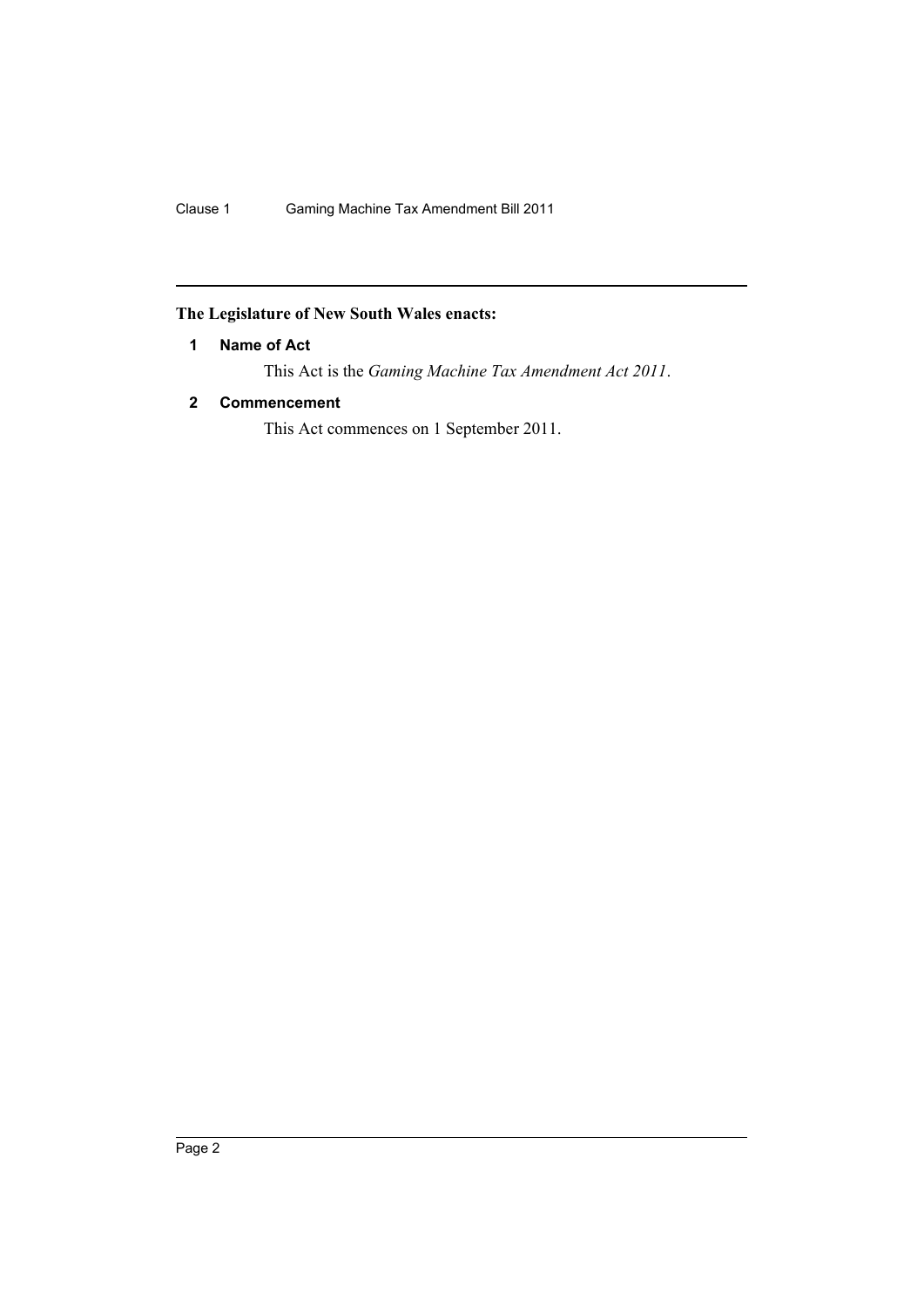Amendment of Gaming Machine Tax Act 2001 No 72 Schedule 1

# <span id="page-4-0"></span>**Schedule 1 Amendment of Gaming Machine Tax Act 2001 No 72**

### **[1] Section 15 Instalment rate for registered clubs**

Omit "1.5" from section 15 (4). Insert instead "1.85".

#### **[2] Section 15 (4), note**

Omit "tax rate 2 becomes 19.5, instead of 21".

Insert instead "tax rate 2 becomes 18.05, instead of 19.9".

#### **[3] Section 15A Tax rates for registered clubs**

Omit "2007 and subsequent tax years" from Table 1 to the section. Insert instead "2007–2010 tax years".

# **[4] Section 15A, Table 1**

Insert at the end of the Table:

| 2011 and   | 10.0 | 19.9 | 24.4 | 26.4 | 28.4 |
|------------|------|------|------|------|------|
| subsequent |      |      |      |      |      |
| tax years  |      |      |      |      |      |

#### **[5] Section 16 ClubGRANTS**

Omit "(the *CDSE guidelines*)" and "CDSE guidelines" wherever occurring.

Insert instead "(the *ClubGRANTS guidelines*)" and "ClubGRANTS guidelines", respectively.

# **[6] Section 16 (3A)**

Insert after section 16 (3):

(3A) Provisions of the ClubGRANTS guidelines that from time to time define the terms *Category 3 projects and services* for the purposes of section 17A are to be settled in consultation with Clubs NSW.

## **[7] Section 17 Tax rebate for ClubGRANTS expenditure**

Omit "1.5%" from section 17 (2). Insert instead "1.85%".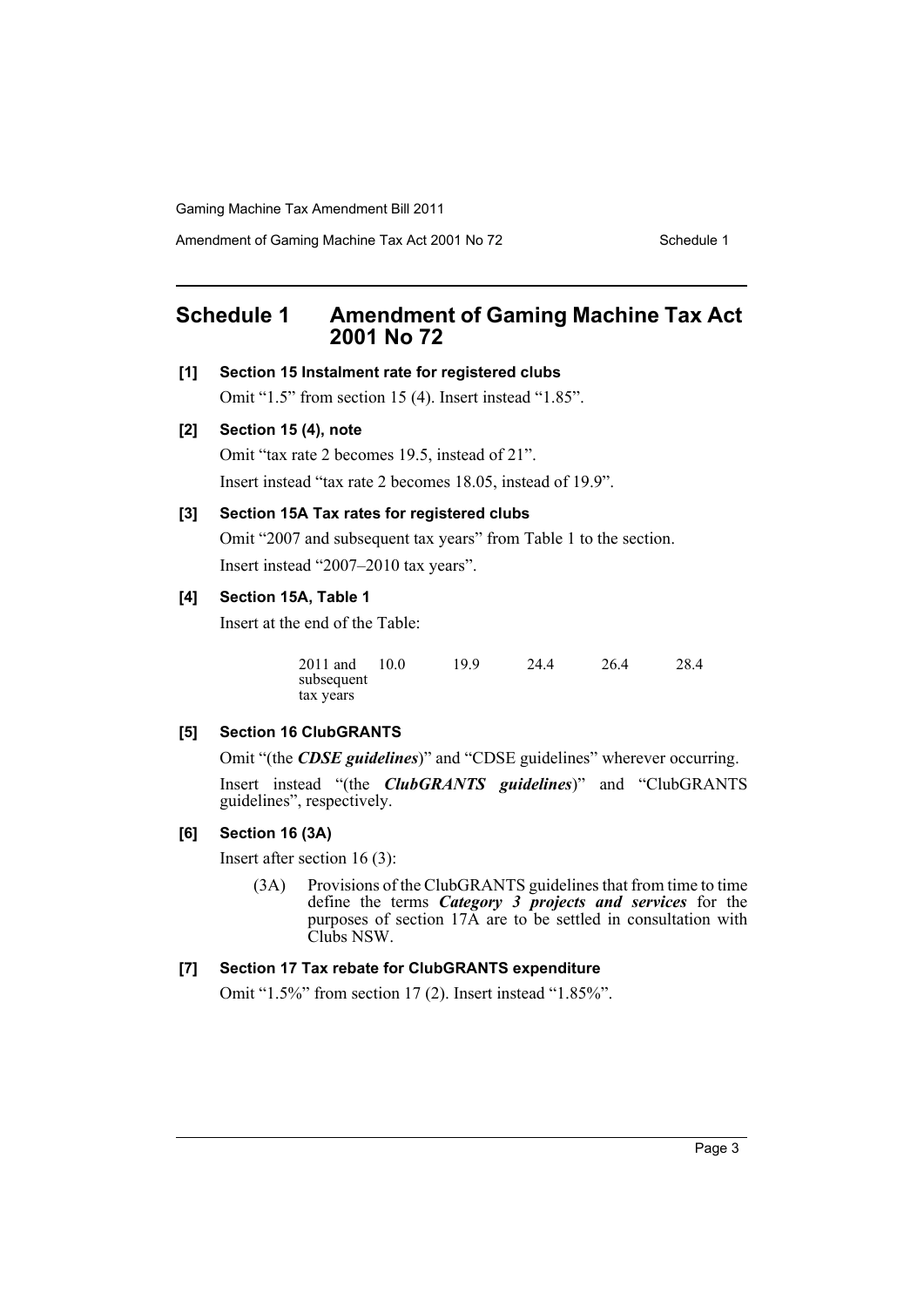Schedule 1 Amendment of Gaming Machine Tax Act 2001 No 72

#### **[8] Section 17 (2), note**

Insert after section 17 (2):

**Note.** The combined effect of this subsection and the operation of section 17A (5) (that forwards 0.4% of the prescribed profits of each registered club to the ClubGRANTS Fund on behalf of clubs) is that the effective tax rebate rate is 2.25%.

#### **[9] Section 17 (3) and (4)**

Omit "CDSE Local Committee", "CDSE guidelines" and "*CDSE Local Committee*" wherever occurring.

Insert instead "ClubGRANTS Local Committee", "ClubGRANTS guidelines" and "*ClubGRANTS Local Committee*", respectively.

#### **[10] Section 17A**

Insert after section 17:

## **17A ClubGRANTS Fund**

- (1) There is established in the Special Deposits Account an account to be called the ClubGRANTS Fund (*the Fund*).
- (2) The Fund is to be administered by the Director-General of the Department of Trade and Investment, Regional Infrastructure and Services.
- (3) The following is to be paid into the Fund:
	- (a) money paid into the Fund under subsections (5) and (6),
	- (b) money advanced to the Fund by the Treasurer,
	- (c) the interest and any other amounts from time to time accruing from the investments of the Fund,
	- (d) other money required or permitted to be paid into the Fund by or under this or any other Act.
- (4) There is payable from the Fund:
	- (a) expenditure approved by the Minister administering the *Registered Clubs Act 1976* to support and develop, by way of grant, large scale projects or services associated with sport, health or community infrastructure that are defined in the ClubGRANTS guidelines as Category 3 projects and services,
	- (b) administrative expenses incurred in relation to the Fund,
	- (c) money that is directed to be paid from the Fund by or under this or any other Act.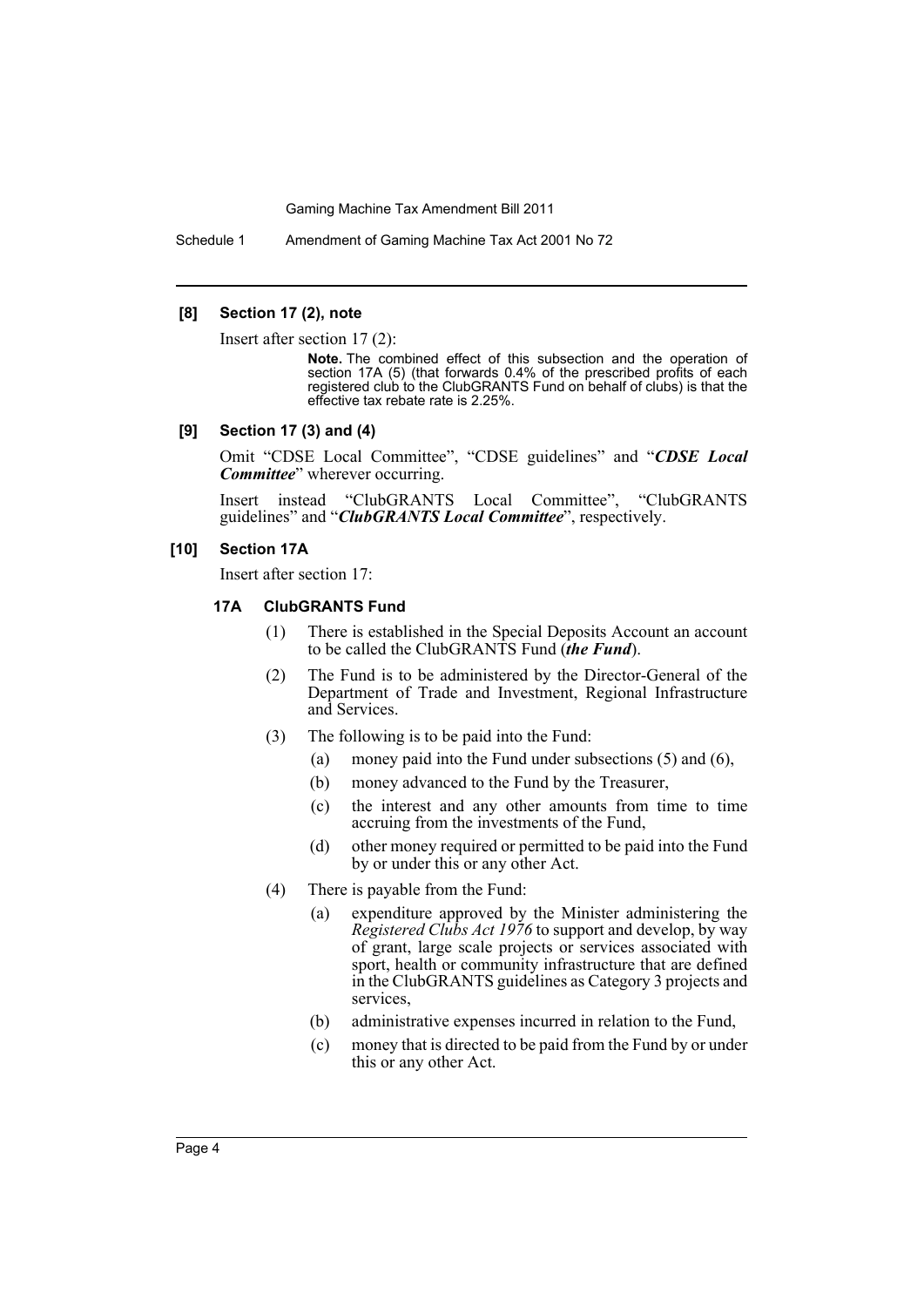Amendment of Gaming Machine Tax Act 2001 No 72 Schedule 1

- (5) There is to be paid, without further appropriation than this Act, into the Fund out of the Consolidated Fund, within 1 month after the end of each tax year for registered clubs, an amount equal to 0.4% of the prescribed profits of each registered club during the tax year.
- (6) A registered club may pay amounts of money into the Fund.
- (7) In this section, *prescribed profits* has the same meaning as in section 17.

## **[11] Schedule 1, heading**

## Omit "**guidelines on Community Development and Support Expenditure (CDSE) Scheme**".

Insert instead "**ClubGRANTS guidelines**".

## **[12] Schedule 1, clause 1 (b), note**

Insert after clause 1 (b):

**Note.** The effect of section 17 (2) of the Act and this clause is that a registered club may not claim a tax rebate for amounts applied to Category 2 projects and services that exceed 1.1% of the prescribed profits of the club.

#### **[13] Schedule 1, clauses 3 (Community priorities identified by ClubGRANTS Local Committees), 4 and 5**

Omit "CDSE" wherever occurring. Insert instead "ClubGRANTS".

# **[14] Schedule 2 Savings and transitional provisions**

Insert at the end of clause 1 (1):

*Gaming Machine Tax Amendment Act 2011*

# **[15] Schedule 2, Part 5**

Insert at the end of the Schedule:

# **Part 5 Provisions consequent on enactment of Gaming Machine Tax Amendment Act 2011**

# **8 Definition**

In this Part, *amending Act* means the *Gaming Machine Tax Amendment Act 2011*.